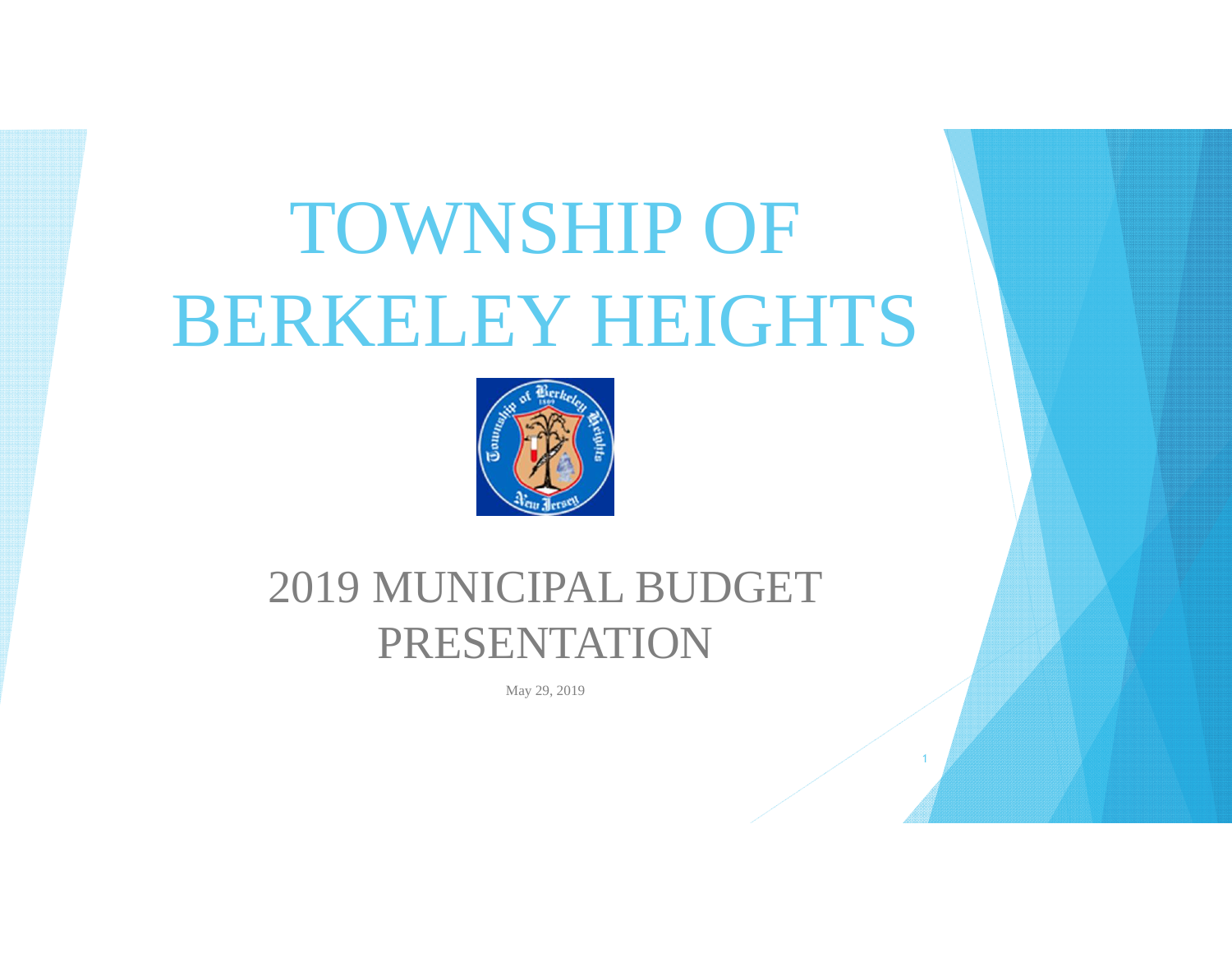# DISCLOSURE REQUIREMENTS:

- User Friendly Budget Document
- $\blacktriangleright$  Municipal Budget ó State format
- ▶ Posting on Township Website of all Annual Budgets, Annual Audits, and Annual Debt Statements (three years required)

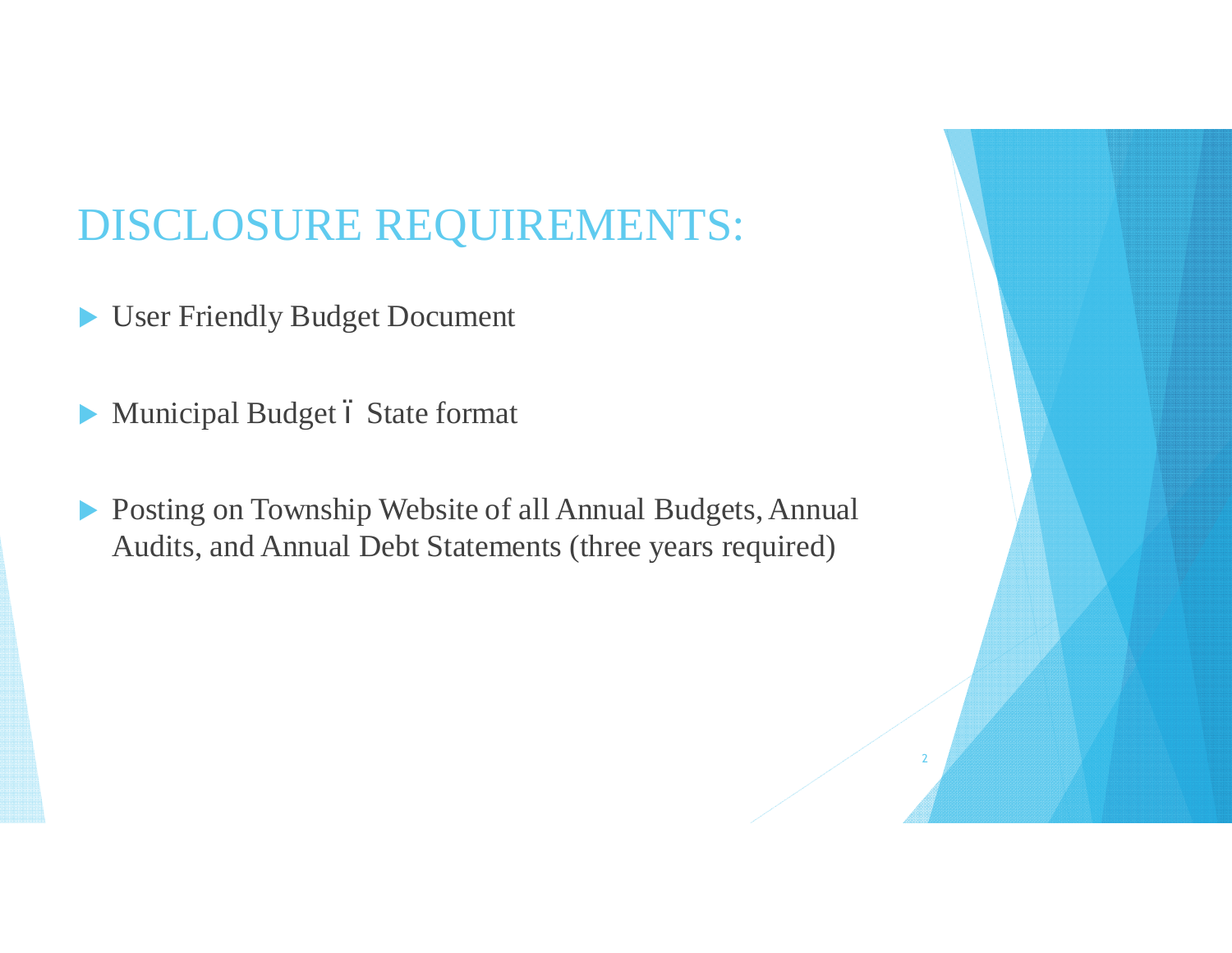#### BUDGET PROCESS:

- $\blacktriangleright$  Budget process starts in October when all departments are given budget packages and deadline for submittal of budgets to CFO
	- $\triangleright$  CFO examines each Department and every line-item within each Department in order to pre-determine which items are fixed in nature (i.e. contractual obligations, professional services agreements, statutory requirements, etc.)
	- $\blacktriangleright$  Administrator and CFO hold various meetings with Department heads to discuss current year progress and adjustments as well as future needs and requests
	- $\blacktriangleright$  Administrator and CFO then prepare a proposed preliminary / draft budget for presentation to the Mayor and Council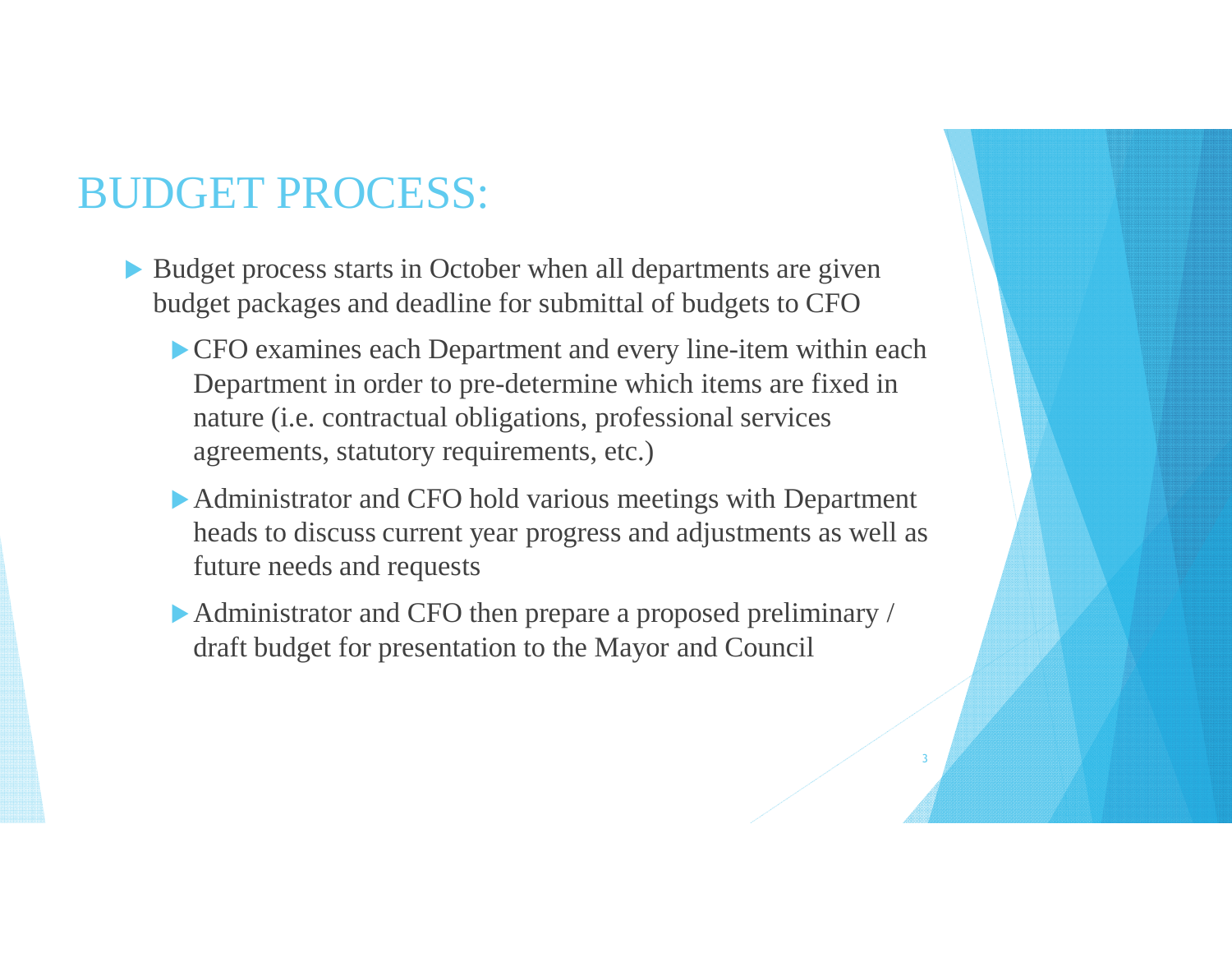#### BERKELEY HEIGHTS ANNUAL BUDGET PROCESS:

- ▶ Budget meetings / Workshop meetings:
	- $\blacktriangleright$  Three or more public meetings. Public input / interaction allowed/encouraged
- Budget Introduction:
	- $\triangleright$  One meeting with limited to no public input / interaction

- **Public Hearing on Budget**
- Adoption of Budget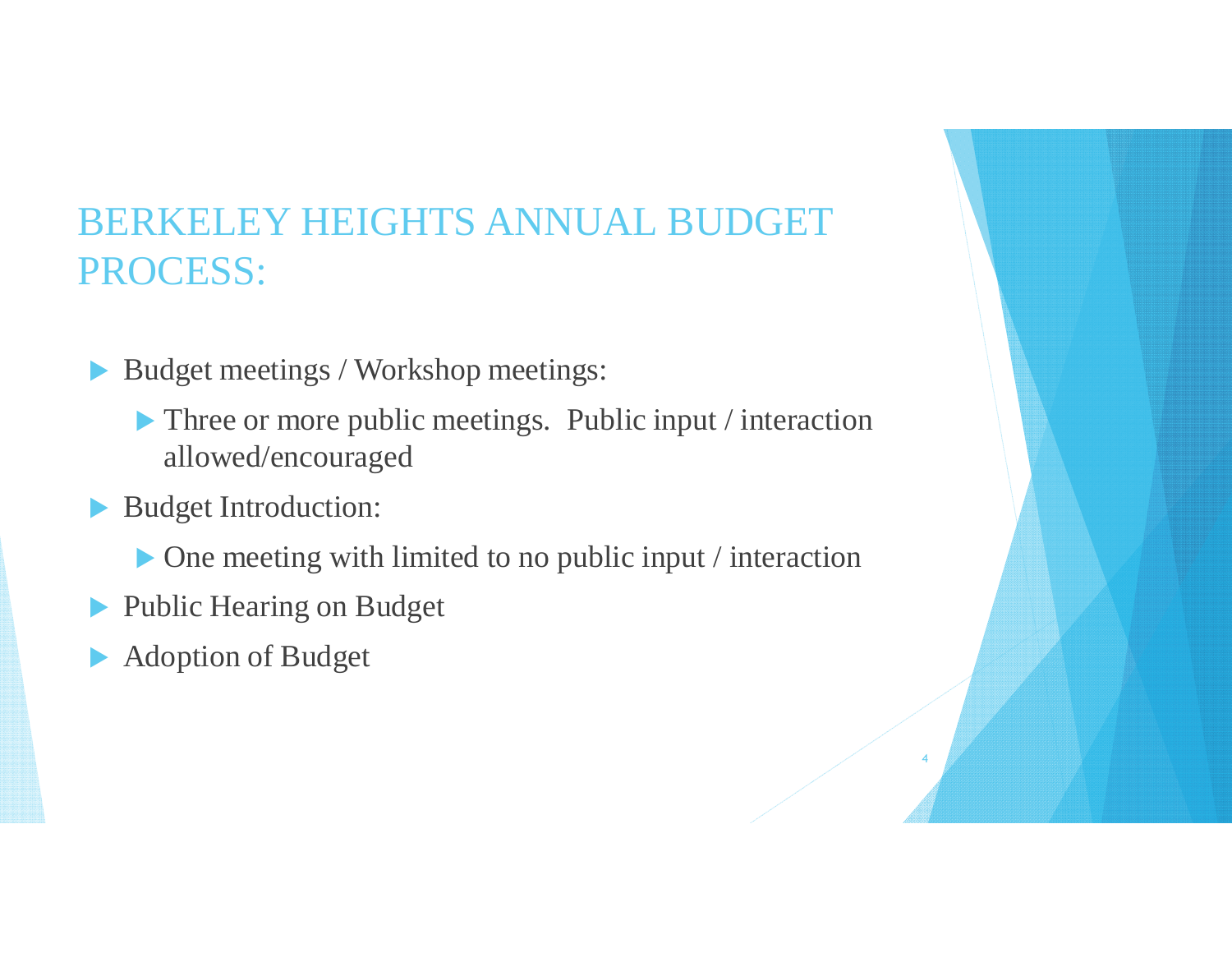#### BUDGET CHALLENGES:

#### 1977 Cap Law ó Appropriation Cap:

- $\triangleright$  Cost of Living Cap Adjustment (COLA):  $\delta$ Municipalities and counties shall be prohibited from increasing their final appropriations by more than  $2\%$ ... $\ddot{\rm o}$
- ▶ Less exceptions such as Grants, Debt Service, Capital Improvement, Deferred Charges and Reserve for Uncollected Taxes
- Governing body may, by ordinance, increase final appropriations by  $3.5\%$  and establish a cap bank (for up to two years) for the difference between its final appropriations and the 3.5%

#### 2010 Cap Law 6 Levy Cap:

- $\blacktriangleright$  Levy Cap Law, where the Municipal Tax Levy (not including Library) may not increase by more than 2%
- The Levy Cap Calculation contains some exclusions, additions, and adjustments.
	- Exclusions: pension increases, LOSAP increases, allowable health care cost increases, Capital Improvement fund, etc.
	- ▶ Additions and Adjustments: New Retables, CAP bank approved by referendum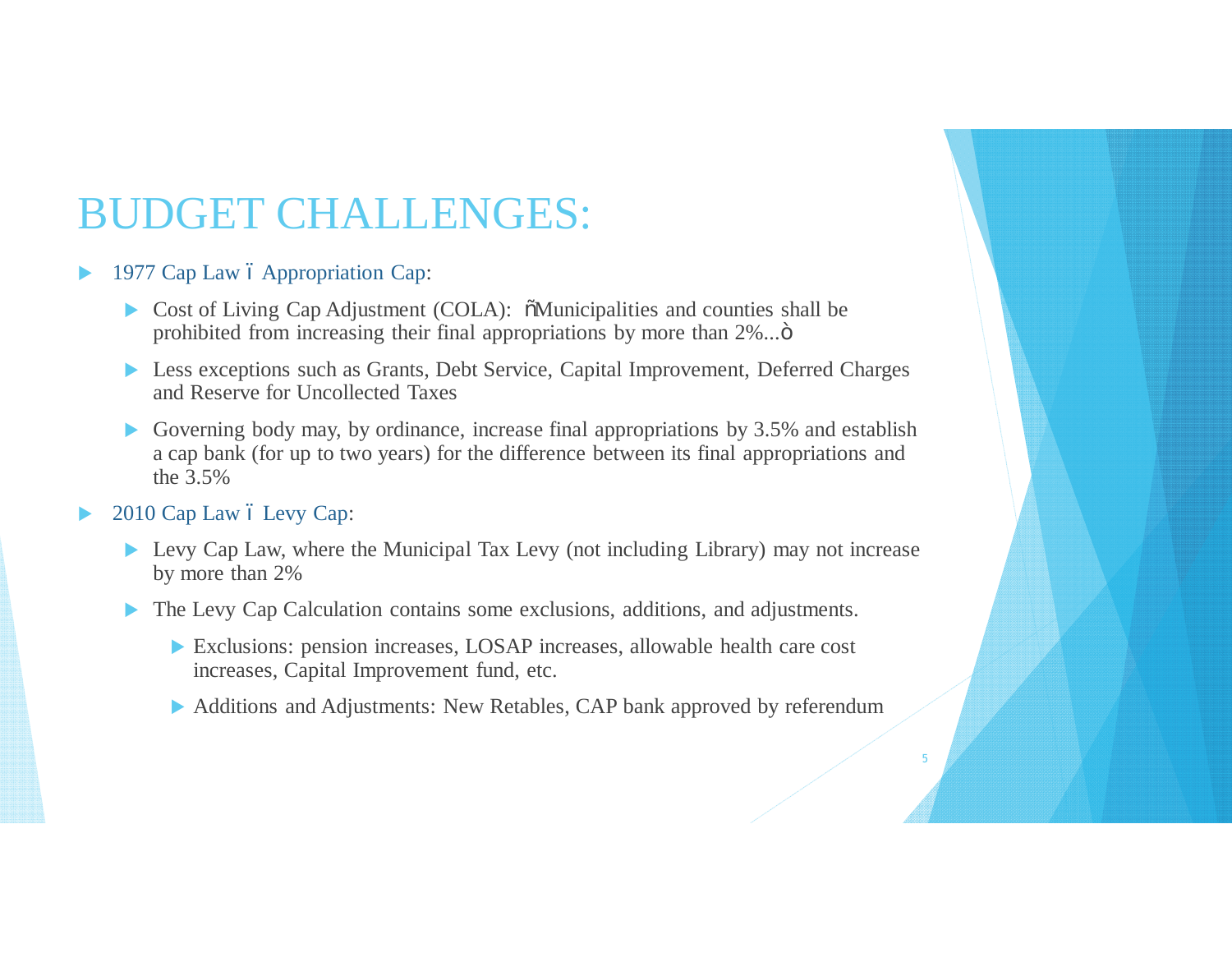# COST REDUCTION EFFORTS 6 SHARED SERVICES:

The Township achieves efficiencies of scale through Share Service Arrangements with the following:

- $\triangleright$  Court Services ó Borough of New Providence
- Sewer ó New Providence
- **Exercified Public Works Manager 6 Union County**
- $\blacktriangleright$  Information Technology Services ó Borough of Madison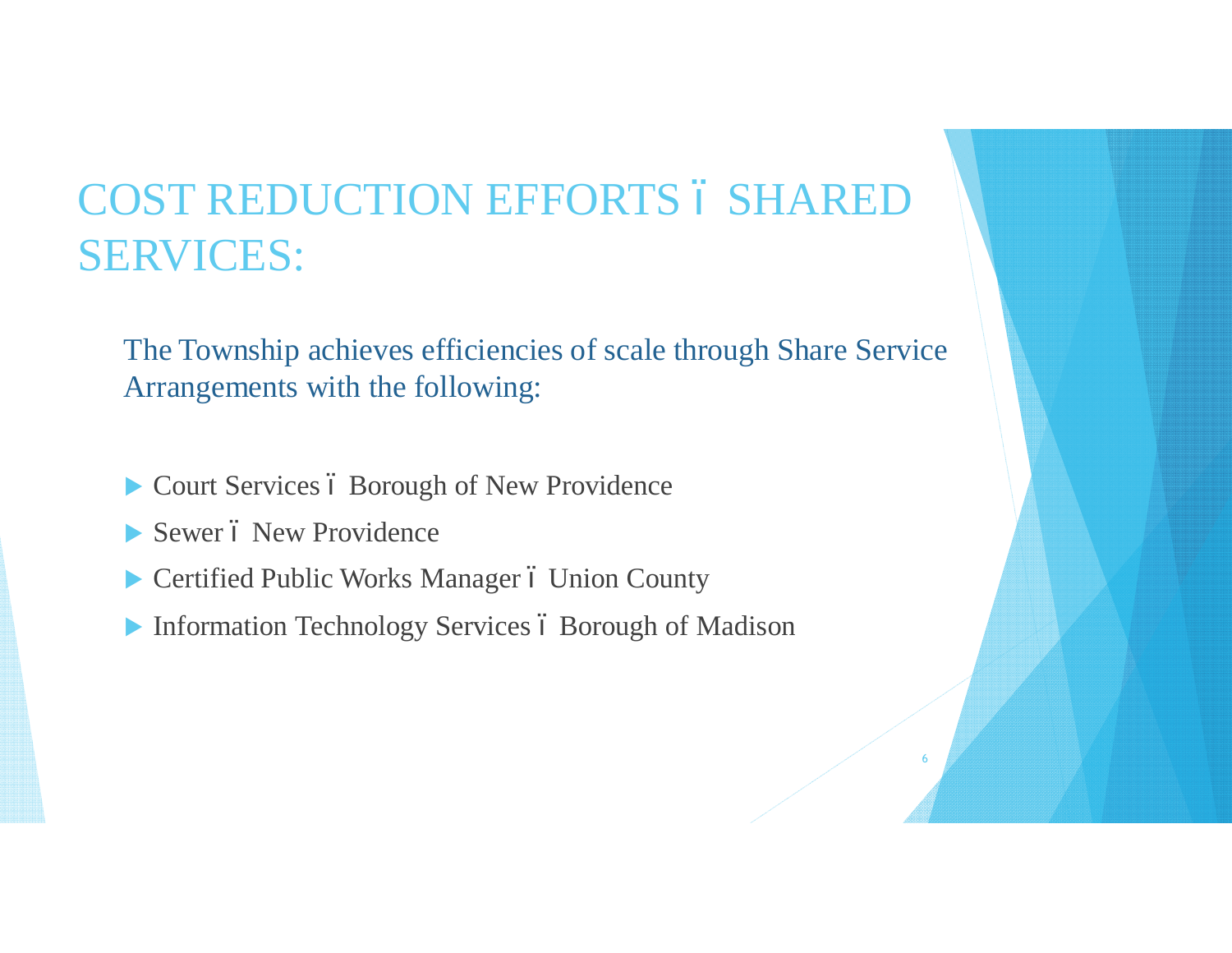#### COST REDUCTION EFFORTS ó GRANTS:

- Municipal Alliance on Alcoholism and Drug Abuse
- **Body Armor Grant**
- Distracted Driving Crackdown
- Recycling Tonnage Grant
- Union County Infrastructure Grant
- CDBG Senior Citizen Center Program
- **Union County Historic Preservation**
- NJDOT: Safe Streets to Transit Program & Road Programs

- COPS Stop School Violence
- **Clean Communities Grant**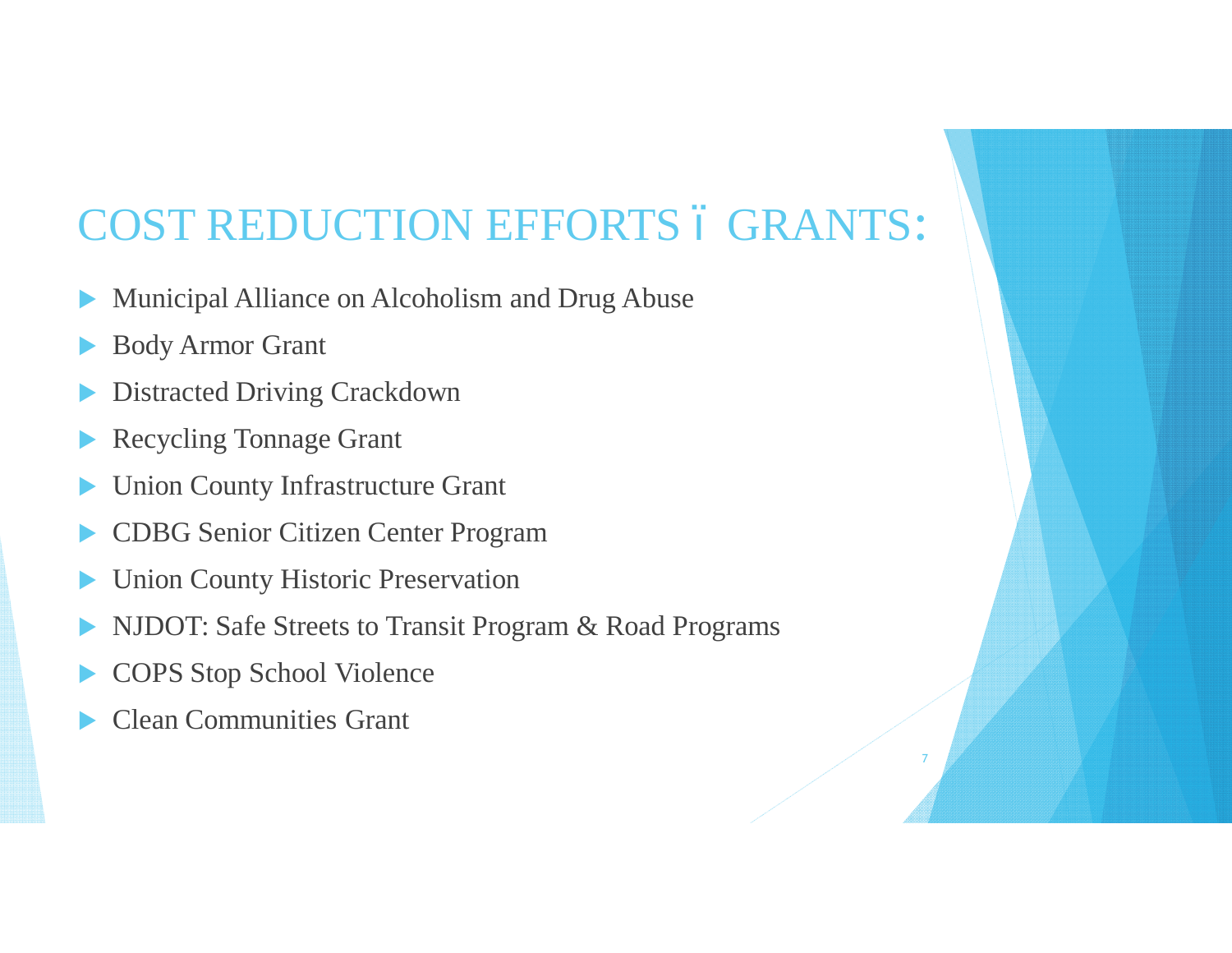# SERVICES PROVIDED TO OUR RESIDENTS:

- ▶ Police Protection and Community Outreach
- $\triangleright$  Court Services
- $\triangleright$  Public Library
- Building & Code Enforcement
- $\triangleright$  Fire Protection
- $\triangleright$  Public Works including road repair, parks and field maintence, snow removal, chipping, storm cleanup, snow removal
- ▶ Sanitary Sewer Collection
- Bi-Monthly Recycling and Annual Bulk Pick Up
- $\triangleright$  Recreation Programs
- $\triangleright$  Administrative Services, including animal and marriage licenses, raffle permits, parking permits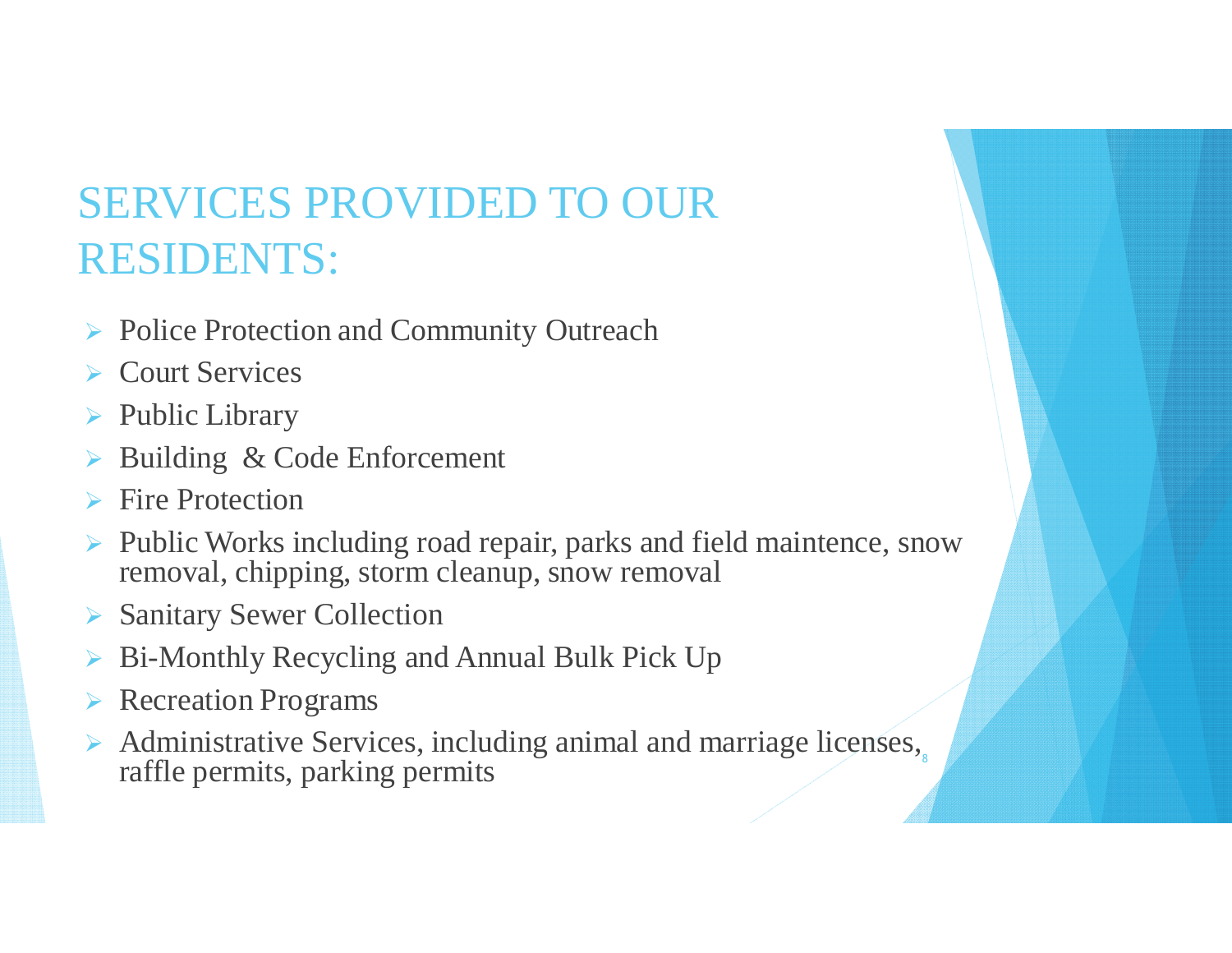# 2019 SERVICES DISTRIBUTION:

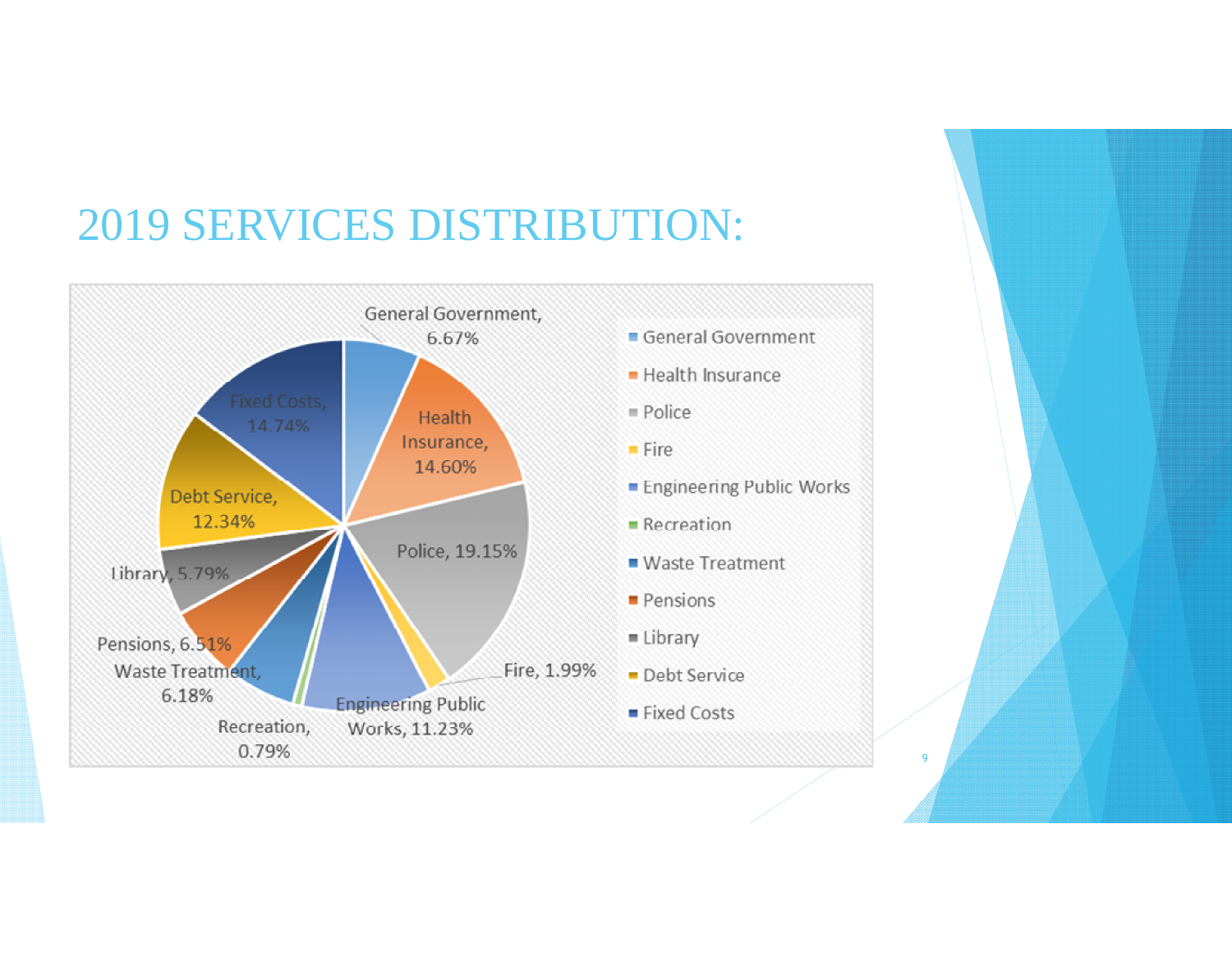#### ANALYSIS OF COSTS:

|                                   | 2017            | 2018            | 2019            |
|-----------------------------------|-----------------|-----------------|-----------------|
| Non-Discretionary Fixed Costs:    |                 |                 |                 |
| <b>Fixed Salaries</b>             | \$<br>6,111,500 | \$<br>6,340,250 | \$<br>6,468,350 |
| Group Health Insurance            | 2,797,104       | 2,792,280       | 2,895,500       |
| Debt Service                      | 1,837,340       | 2,140,691       | 2,446,921       |
| Pensions                          | 1,116,068       | 1,154,080       | 1,290,894       |
| Library Levy                      | 1,114,311       | 1,107,747       | 1,147,588       |
| <b>Utilities</b>                  | 825,775         | 873,000         | 920,000         |
| Res. For Uncollected Taxes        | 625,000         | 553,000         | 575,000         |
| Payroll Taxes                     | 560,440         | 575,000         | 582,825         |
| Insurance                         | 497,000         | 515,000         | 505,000         |
| Solid Waste Collection            | 270,000         | 310,000         | 475,000         |
| Fire Hydrant Services             | 181,000         | 185,000         | 185,000         |
| Other Sewer Expenses              |                 |                 |                 |
| <b>Share Service Agreements</b>   | 250,000         | 275,000         | 310,030         |
| Tax Appeals                       | 316,900         | 110,000         | 110,000         |
| <b>Public Health Services</b>     | 79,000          | 79,000          | 79,000          |
| Condo Reimbursements              | 15,000          | 30,000          | 30,000          |
| Deferred Charges                  |                 | 10,340          | 10,340          |
| Sub-Total Non-Discretionary Costs | 16,596,438      | 17,050,388      | 18,031,448      |

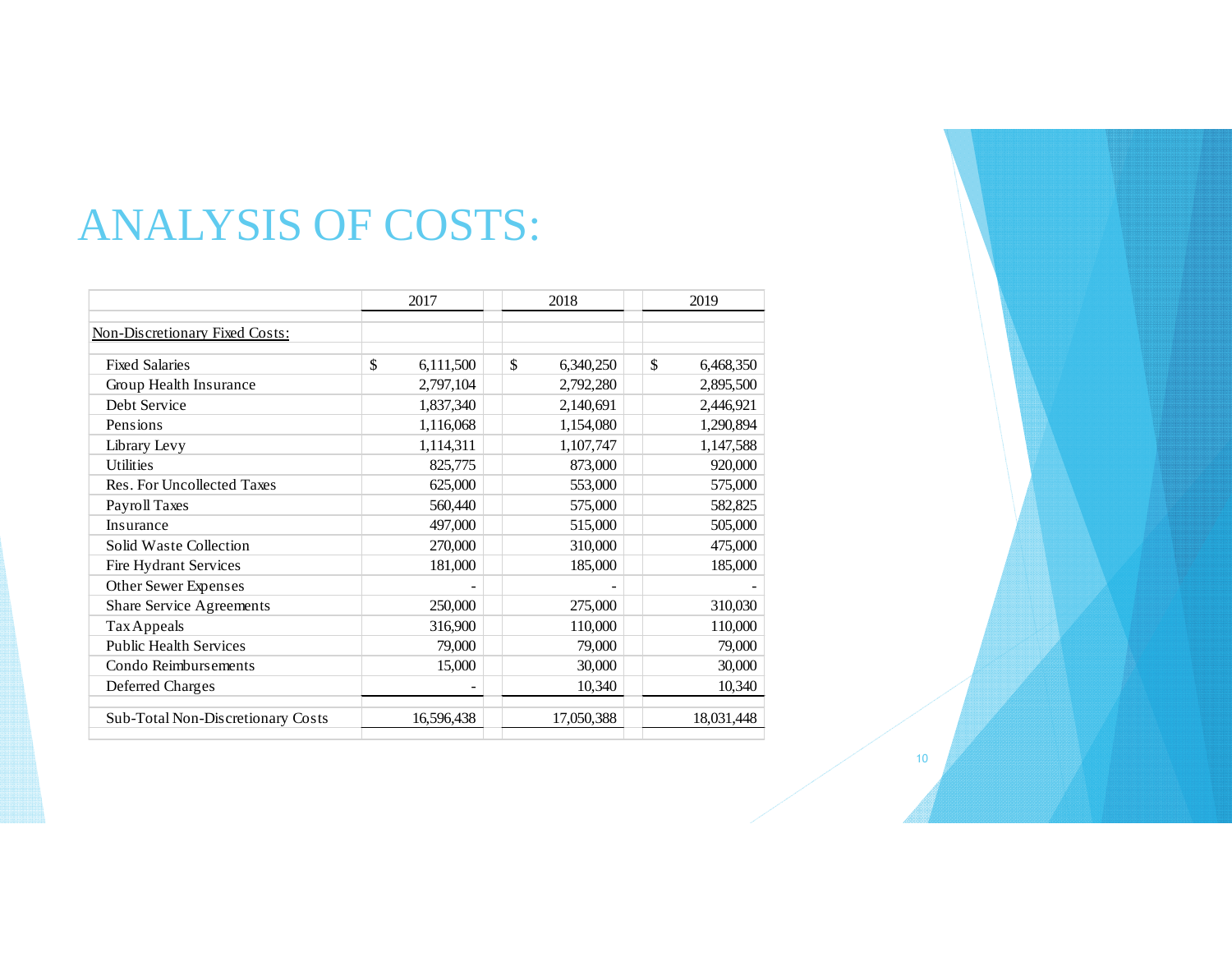# ANALYSIS OF COSTS: - Conted

|                                             | 2017 |            | 2018         |            |  | 2019            |  |  |
|---------------------------------------------|------|------------|--------------|------------|--|-----------------|--|--|
| <b>Non-Discretionary Operational Costs:</b> |      |            |              |            |  |                 |  |  |
|                                             |      |            |              |            |  |                 |  |  |
| General Administrative Expenses             | \$   | 1,044,580  | $\mathbb{S}$ | 1,356,145  |  | \$<br>1,415,705 |  |  |
| (Leases, contracts, agreements, etc.)       |      |            |              |            |  |                 |  |  |
| Auditing                                    |      | 50,000     |              | 50,000     |  | 50,000          |  |  |
| Legal                                       |      | 205,000    |              | 225,000    |  | 225,000         |  |  |
| Planning Board                              |      | 101,520    |              | 64,170     |  | 55,283          |  |  |
| Affordable Housing                          |      | 135,000    |              | 75,000     |  | 25,000          |  |  |
| Police Department                           |      | 153,000    |              | 171,000    |  | 190,620         |  |  |
| Fire Department                             |      | 126,000    |              | 120,915    |  | 122,850         |  |  |
| Capital Improvement Fund                    |      | 255,750    |              | 150,000    |  | 100,000         |  |  |
| Federal & State Grants                      |      | 100,362    |              | 309,193    |  | 965,294         |  |  |
| Sub-Total Non-Discretionary                 |      |            |              |            |  |                 |  |  |
| Operational Costs                           |      | 2,171,212  |              | 2,350,423  |  | 2,959,132       |  |  |
| <b>Total Non-Discretionary Costs</b>        |      | 18,767,650 |              | 19,400,811 |  | 20,990,580      |  |  |
| <b>Toal Budget</b>                          |      | 19,080,125 |              | 19,757,181 |  | 21,367,395      |  |  |
| Discretionary Costs                         | \$   | 312,475    | \$           | 356,370    |  | \$<br>376,815   |  |  |
| Discretionary Cost Percentage               |      | 1.64%      |              | 1.80%      |  | 1.76%           |  |  |

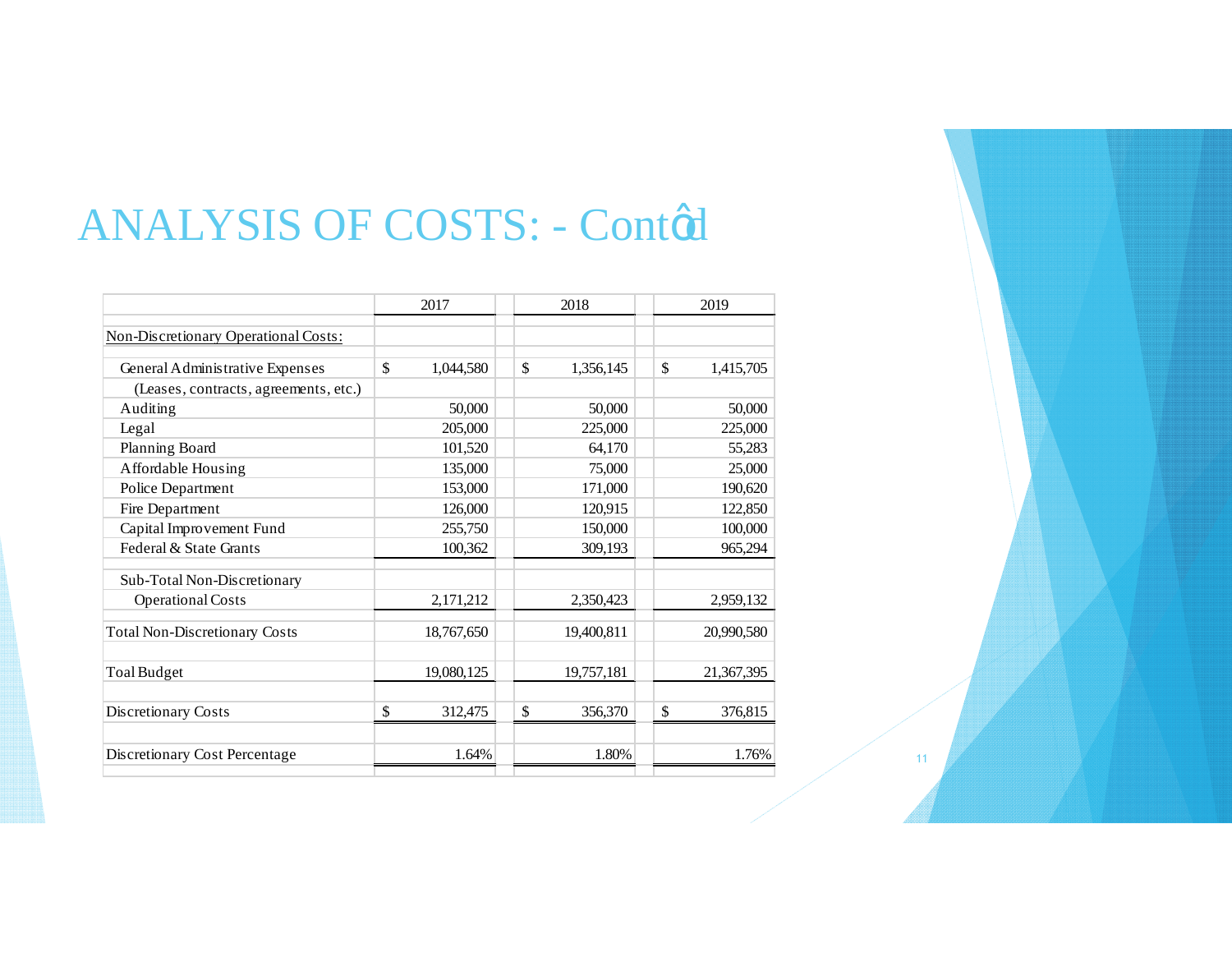#### **ANALYSIS OF COSTS: - Conted**



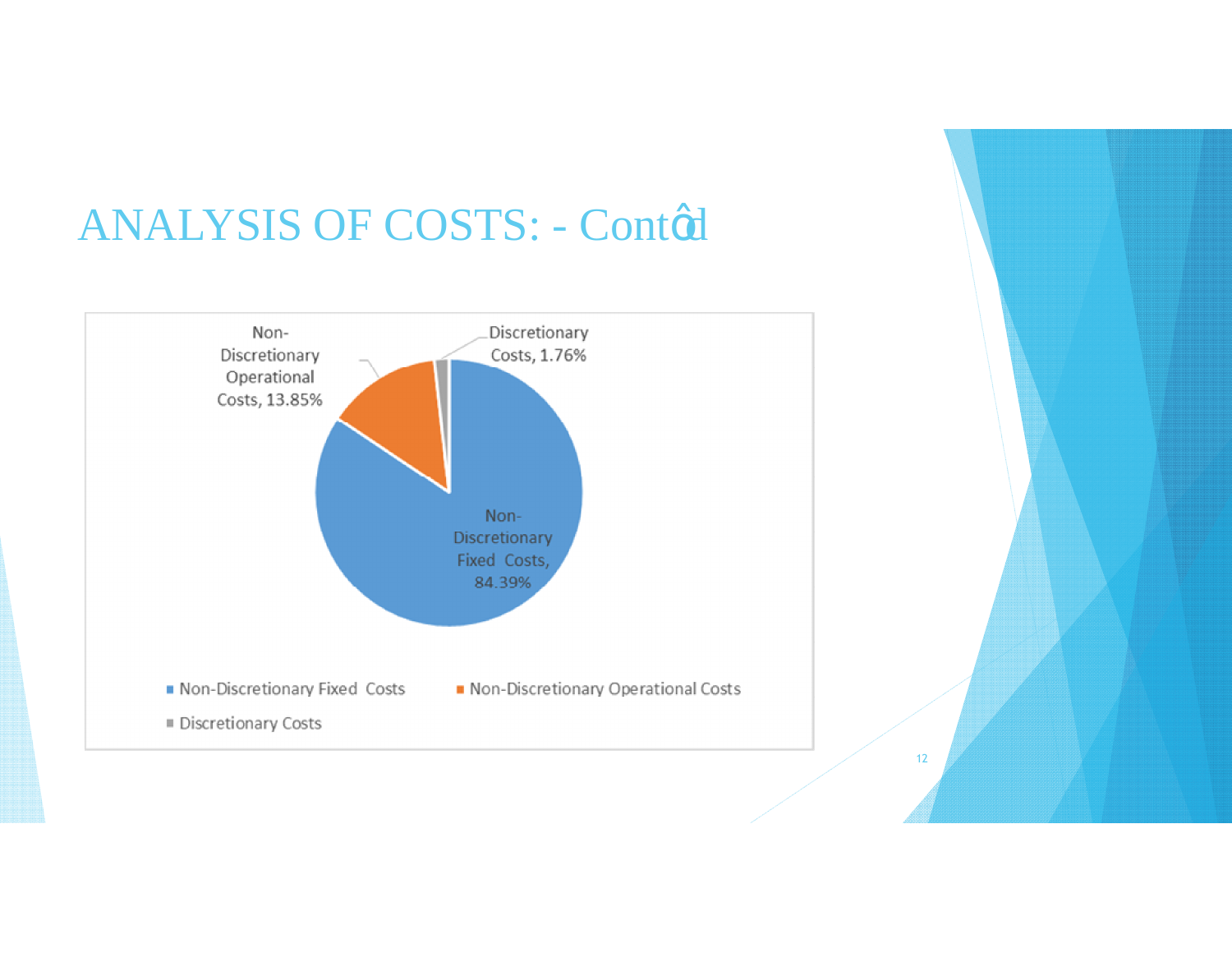#### 2019 BUDGET SUMMARY:

|                         |               | 2018       |    | 2019       |                           | Inc/(Dec) | Variance |
|-------------------------|---------------|------------|----|------------|---------------------------|-----------|----------|
| <b>General Revenues</b> | \$            | 5,358,003  | \$ | 6,514,420  | $\boldsymbol{\mathsf{S}}$ | 1,156,417 | 21.58%   |
| Municipal Tax Levy      |               | 13,291,431 |    | 13,705,388 |                           | 413,957   | 3.11%    |
| Library Tax Levy        |               | 1,107,747  |    | 1,147,588  |                           | 39,841    | 3.60%    |
|                         | $\mathcal{S}$ | 19,757,181 | \$ | 21,367,395 | $\mathcal{S}$             | 1,610,214 | 28.29%   |
|                         |               |            |    |            |                           |           |          |
| Salaries & Wages        | \$            | 6,340,250  | \$ | 6,468,350  | \$                        | 128,100   | 2.02%    |
| (FTEs 74 vs 74)         |               |            |    |            |                           |           |          |
| Other Expense           |               | 13,416,931 |    | 14,899,045 |                           | 1,482,114 | 11.05%   |
|                         | \$            | 19,757,181 | \$ | 21,367,395 | \$                        | 1,610,214 | 13.07%   |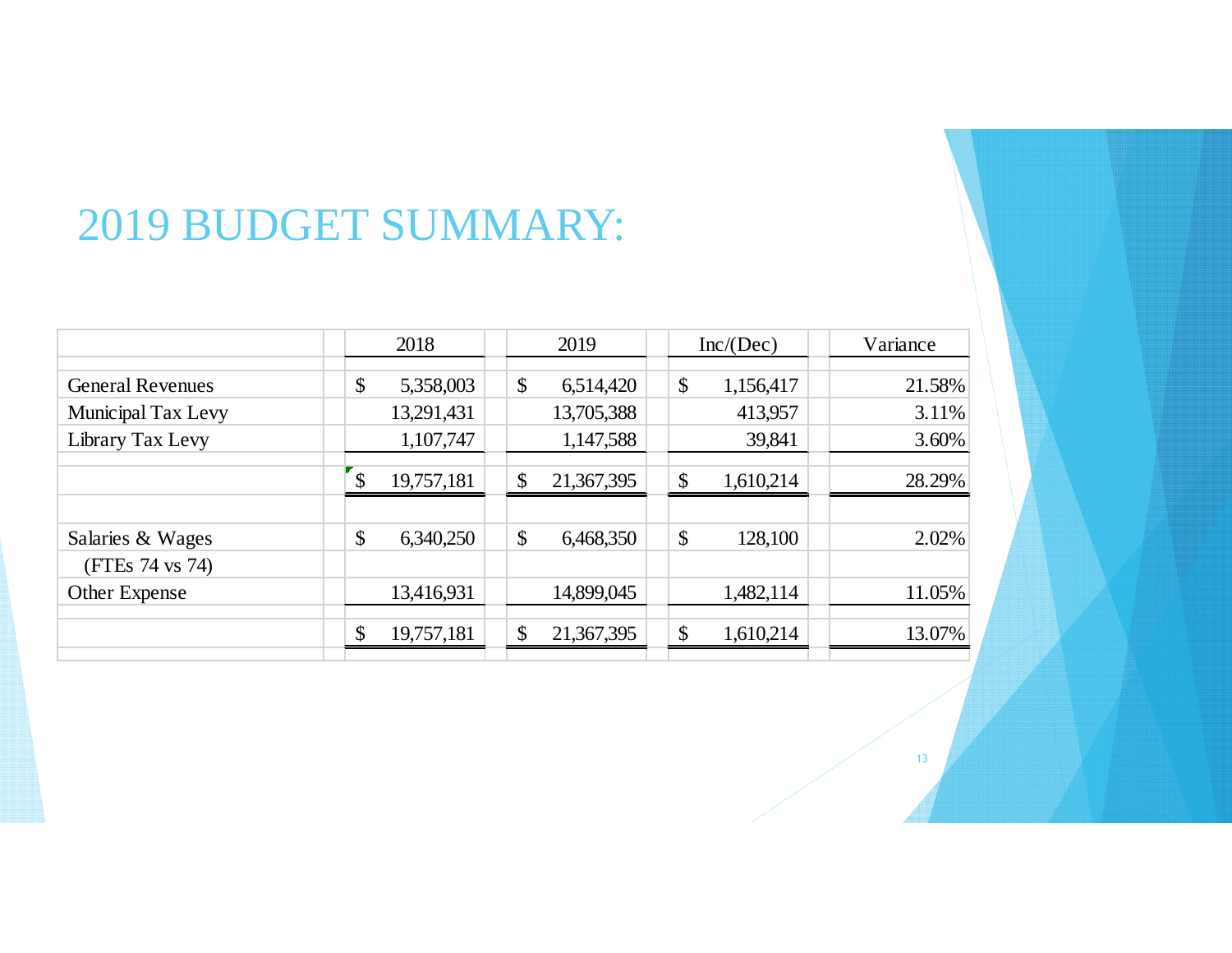# 2019 SUMMARY OF REVENUES:

|                                       | 2018 |            | 2019 |    |            | Inc/(Dec)                  |           |
|---------------------------------------|------|------------|------|----|------------|----------------------------|-----------|
|                                       |      |            |      |    |            |                            |           |
| <b>Surplus Anticipated</b>            | \$   | 1,065,000  |      | \$ | 1,140,325  | $\boldsymbol{\mathsf{\$}}$ | 75,325    |
| <b>Miscellaneous Revenues</b>         |      | 3,983,003  |      |    | 5,044,095  |                            | 1,061,092 |
| <b>Receipts from Delinquent Taxes</b> |      | 310,000    |      |    | 330,000    |                            | 20,000    |
| Municipal Tax Levy                    |      | 13,291,431 |      |    | 13,705,388 |                            | 413,956   |
| Library Tax Levy                      |      | 1,107,747  |      |    | 1,147,588  |                            | 39,841    |
|                                       |      |            |      |    |            |                            |           |
|                                       |      | 19,757,181 |      |    | 21,367,395 | $\mathbb{S}$               | 1,610,2   |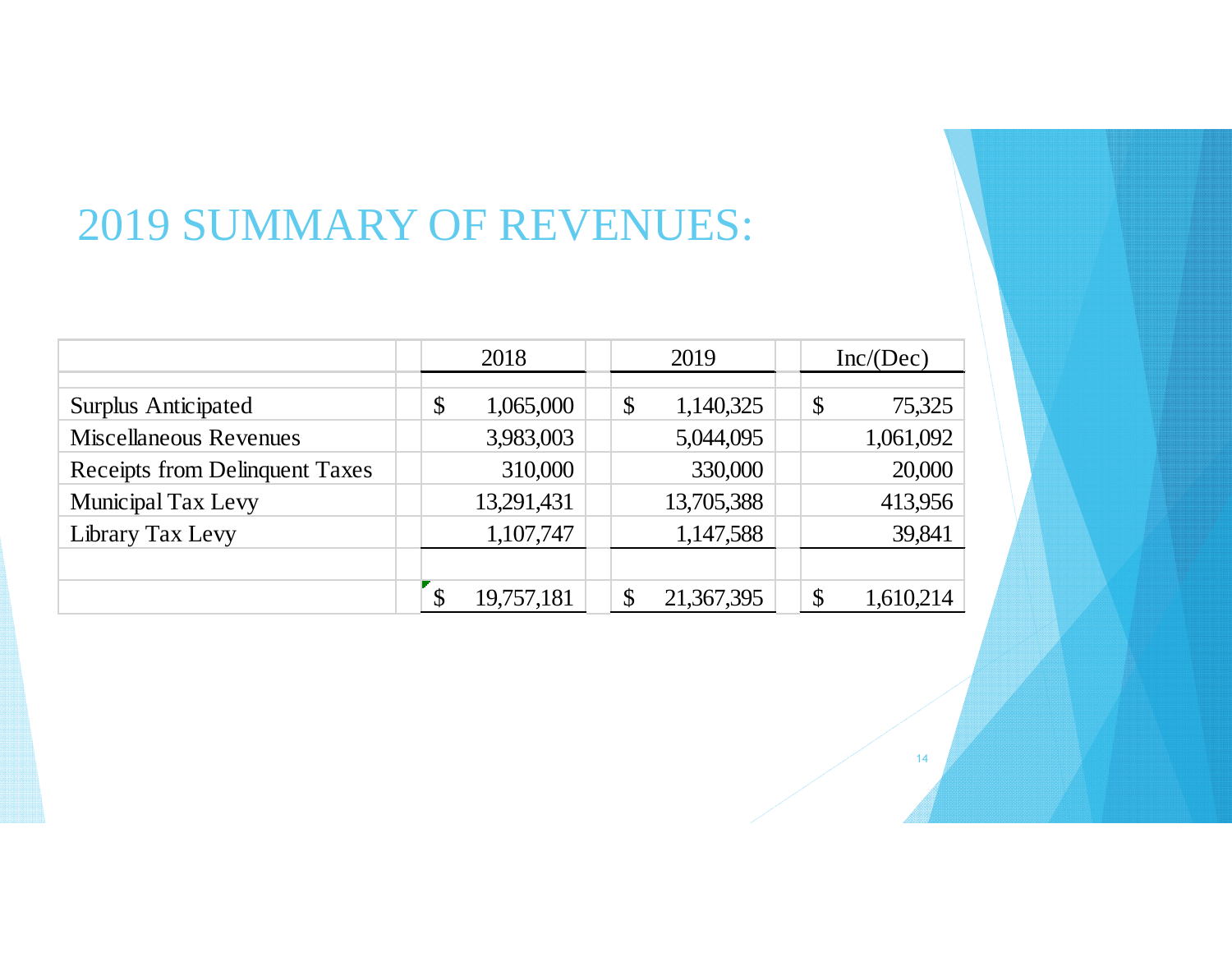#### 2019 MAJOR REVENUE CHANGES:

| <b>Surplus Anticipated</b>            | \$<br>75,325    |
|---------------------------------------|-----------------|
| <b>Various Fees and Permits</b>       | \$<br>(50, 174) |
| Interest on Investments & Deposits    | \$<br>70,000    |
| Grants                                | \$<br>646,101   |
| Reserve for Payment of Bonds          | \$<br>125,000   |
| <b>Hotel Tax</b>                      | \$<br>250,000   |
| <b>Union County Lease - Salt Dome</b> | \$<br>65,278    |
|                                       | \$<br>1,181,530 |
| Other changes                         | \$<br>(25, 113) |
| <b>Total Revenue Changes</b>          | 1,156,417       |

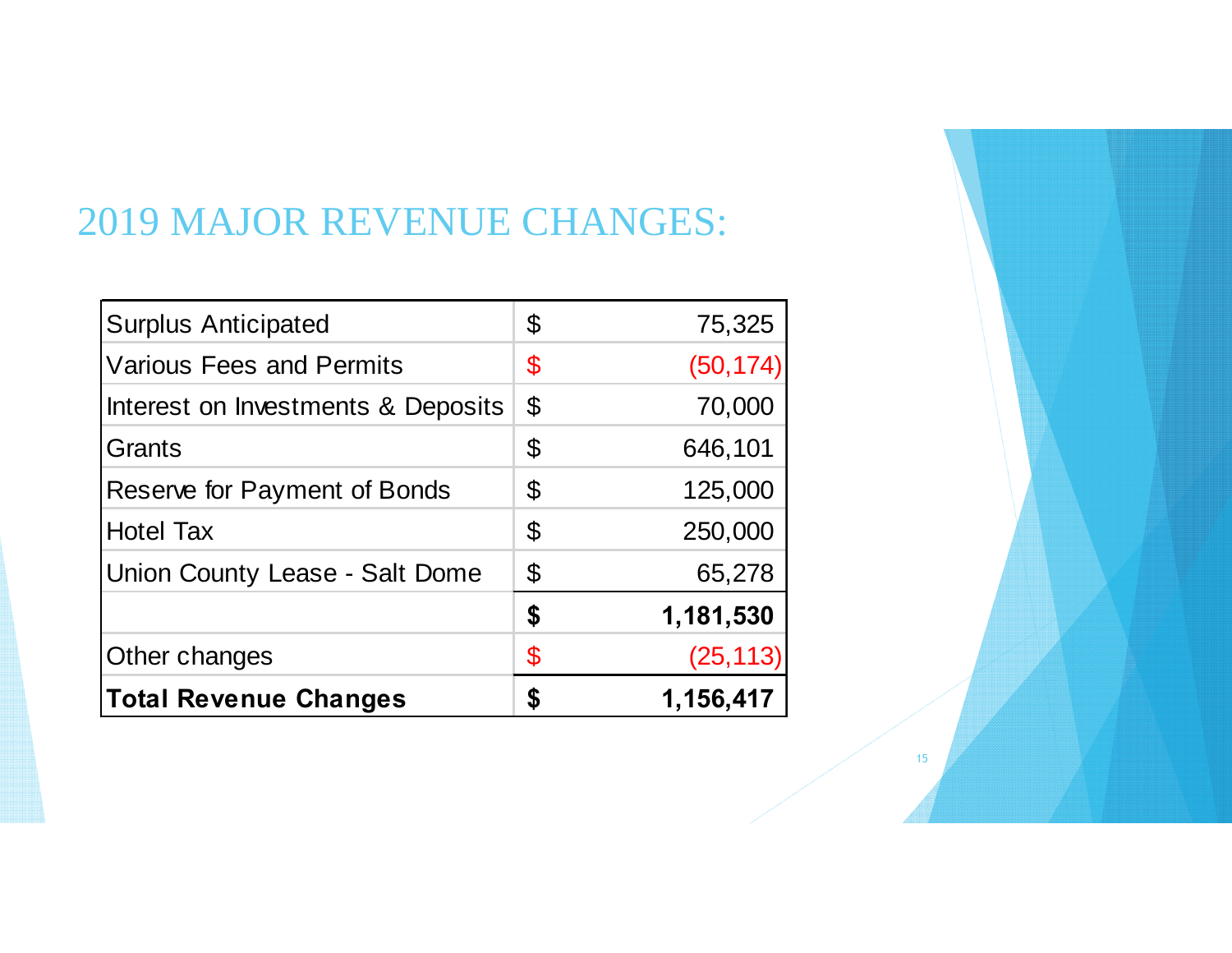#### 2019 REVENUE DISTRIBUTION:

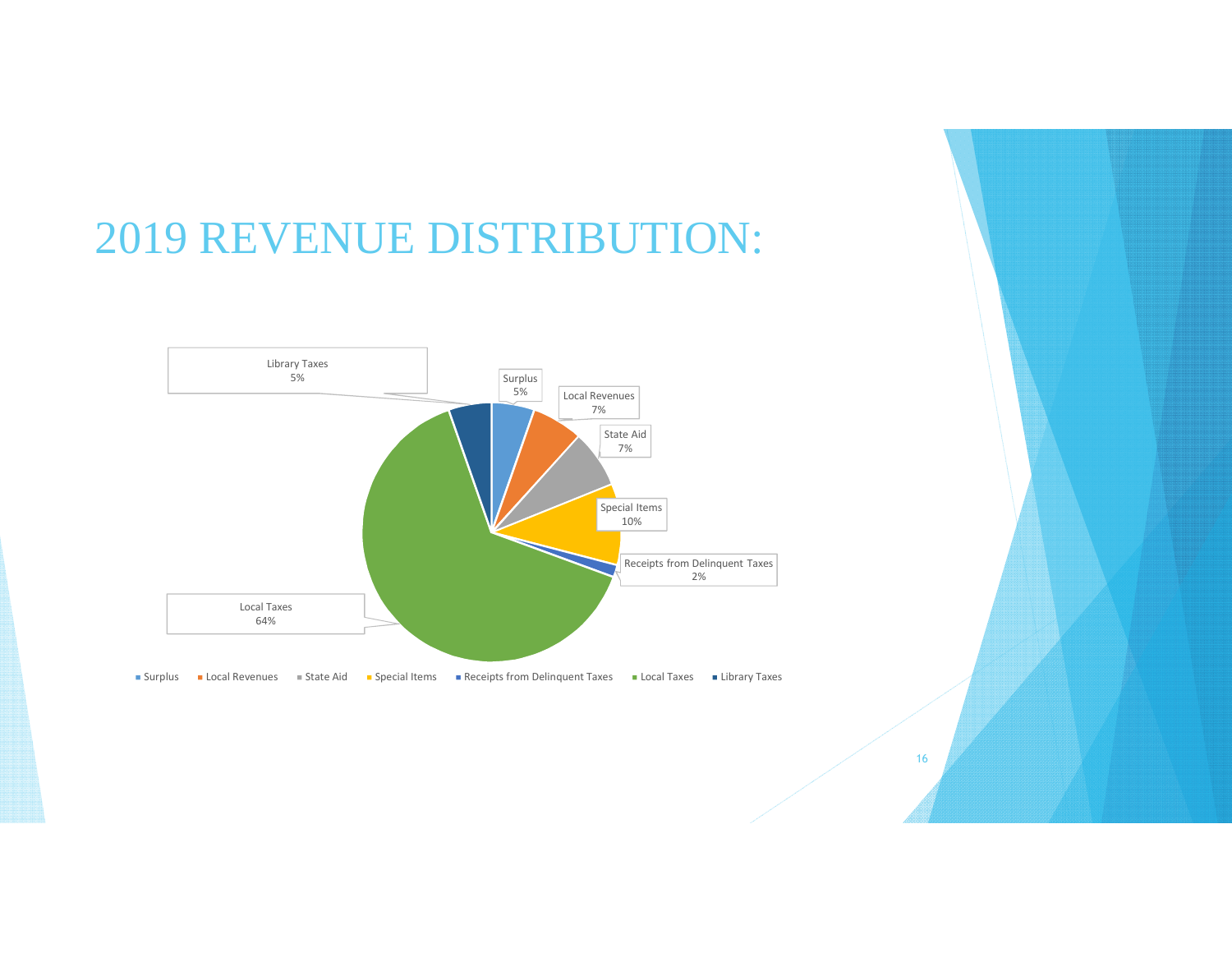# 2019 SUMMARY OF APPROPRIATIONS:

|                                      | 2018 |            | 2019          |            |  | Inc/(Dec)     |           |
|--------------------------------------|------|------------|---------------|------------|--|---------------|-----------|
|                                      |      |            |               |            |  |               |           |
| <b>General Appropriations</b>        | \$   | 15,226,550 | $\mathcal{S}$ | 15,712,562 |  | $\mathcal{S}$ | 486,012   |
| Operations Excluded from "CAPS"      |      | 1,686,940  |               | 2,532,911  |  |               | 845,971   |
| Capital Improvements (CIF/Ords)      |      | 150,000    |               | 100,000    |  |               | (50,000)  |
| <b>Municipal Debt Service</b>        |      | 2,140,691  |               | 2,446,921  |  |               | 306,230   |
| <b>Reserve for Uncollected Taxes</b> |      | 553,000    |               | 575,000    |  |               | 22,000    |
|                                      |      |            |               |            |  |               |           |
|                                      | \$   | 19,757,181 |               | 21,367,395 |  |               | 1,610,214 |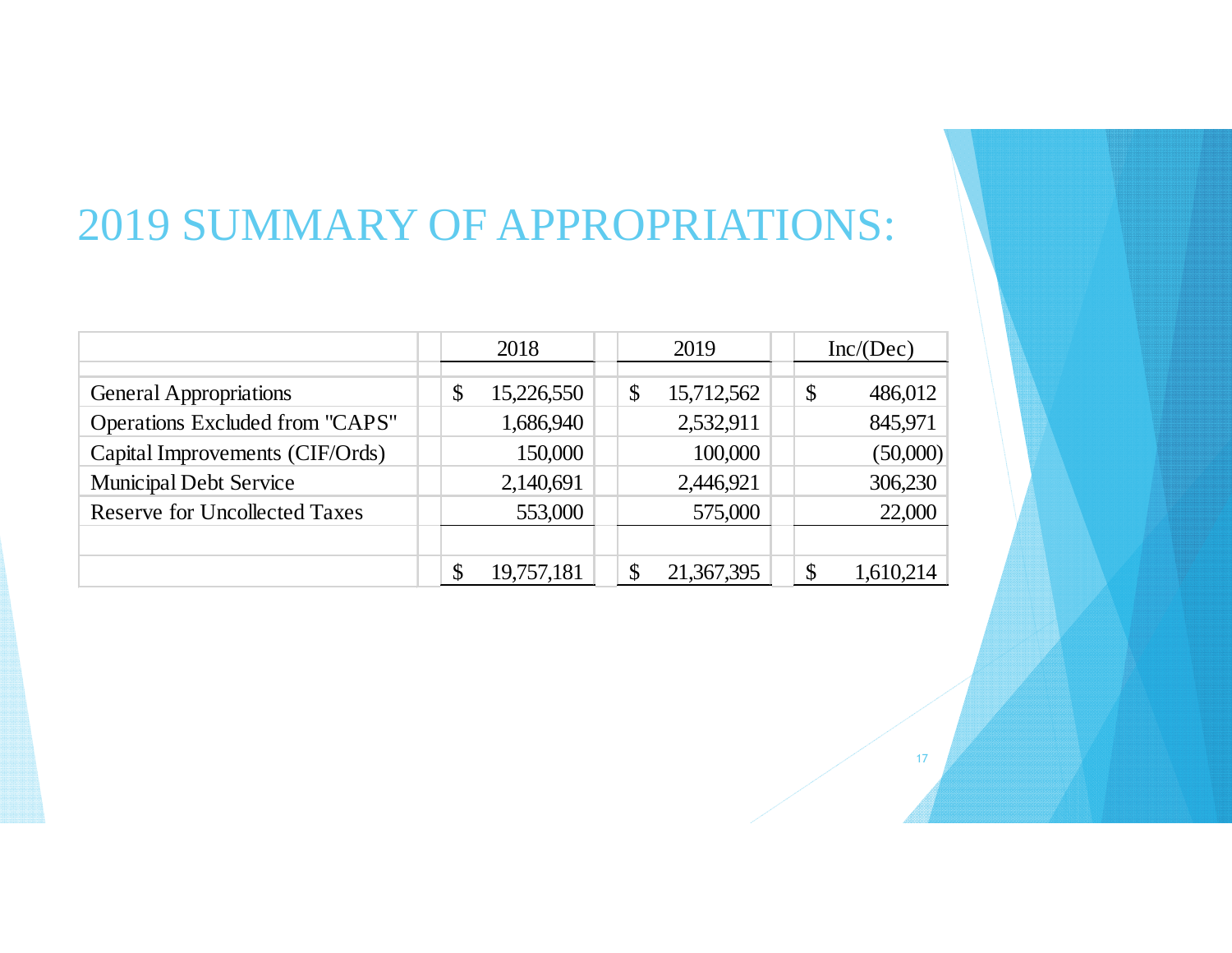# 2019 MAJOR APPROPRIATION CHANGES:

| Grants                             | \$ | 656,101   |
|------------------------------------|----|-----------|
| <b>Municipal Debt Service</b>      | \$ | 306,230   |
| <b>Solid Waste</b>                 | \$ | 165,000   |
| Group Insurance                    | \$ | 103,220   |
| Pensions                           | \$ | 135,514   |
| <b>Utilities</b>                   | \$ | 52,000    |
| <b>Capital Improvement Fund</b>    | \$ | (50,000)  |
| Various S&W & Operational Exp      | \$ | 189,264   |
| Maintenance of Library (tax lew)   | \$ | 39,841    |
|                                    | \$ | 1,597,169 |
| <b>All Other Increases</b>         | \$ | 13,015    |
| <b>Total Appropriation Changes</b> | S  | 1,610,184 |

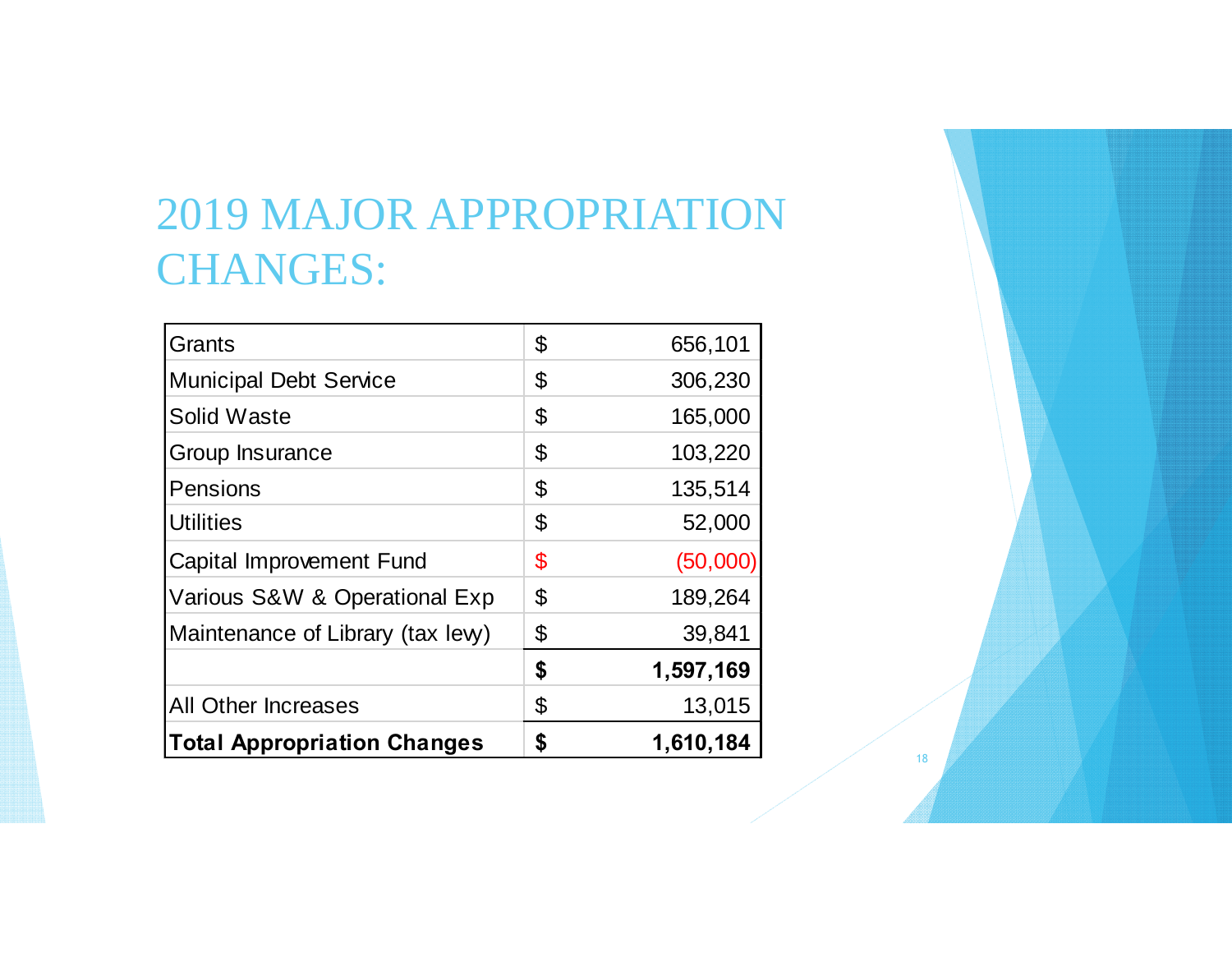# 2019 EXPENSE DISTRIBUTION:



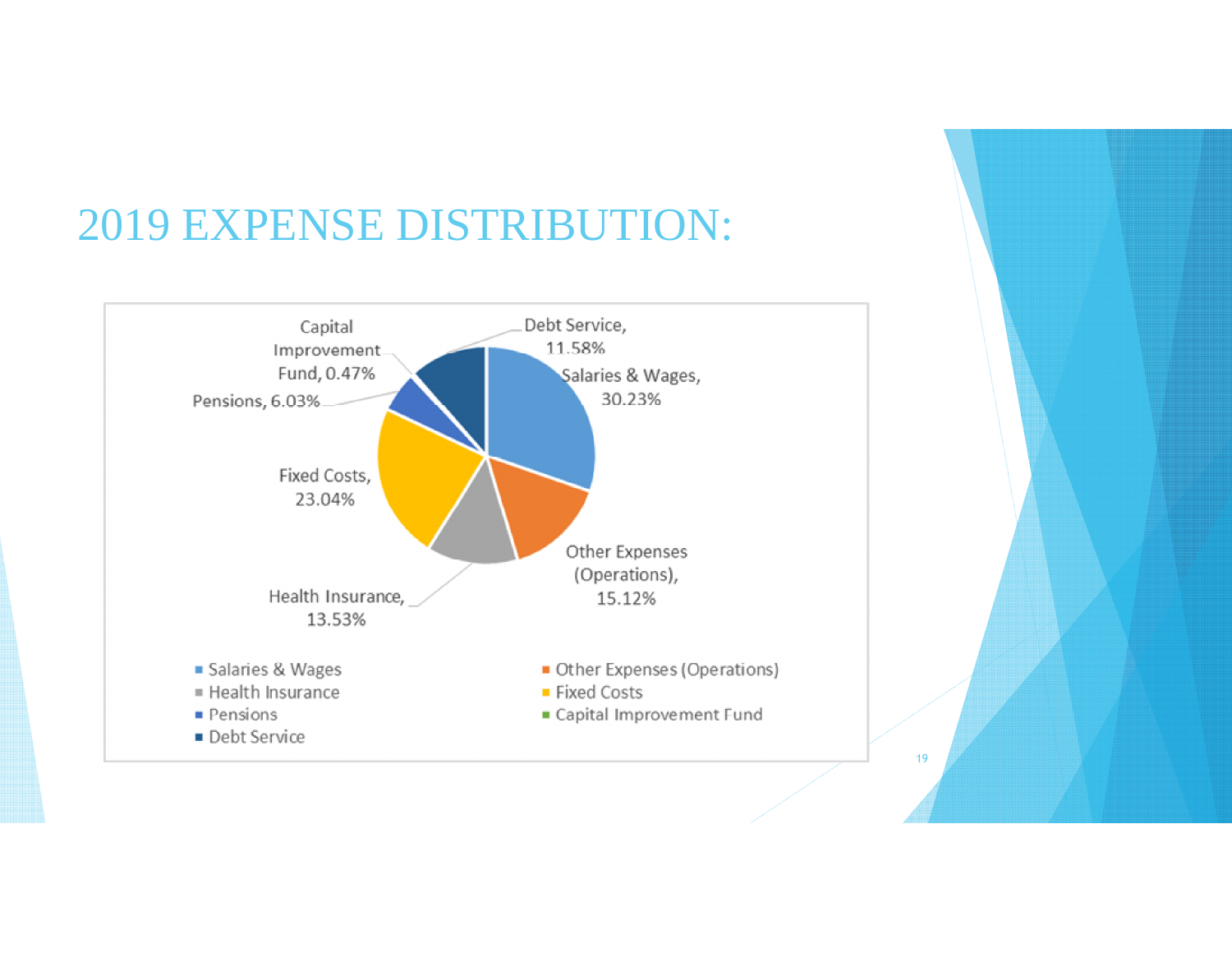#### 2019 ESTIMATED TAX IMPACT ON \$313,125 - AVERAGE ASSESSED HOME VALUE:

|                                                   |               |               |           | Increase (Decrease)   |
|---------------------------------------------------|---------------|---------------|-----------|-----------------------|
|                                                   | 2018          | 2019          |           | 2019 over 2018 Budget |
|                                                   |               |               |           |                       |
| <b>Total Appropriations*</b>                      | 19,757,181    | 21,367,395    | 1,610,214 | 8.15%                 |
|                                                   |               |               |           |                       |
| <b>General Revenues</b>                           | 5,358,003     | 6,514,420     | 1,156,417 | 21.58%                |
|                                                   |               |               |           |                       |
| Amount to be Raised by Taxes - Municipal Purposes |               |               |           |                       |
| (including Reserve for Uncollected Taxes)         | 13,291,431    | 13,705,388    | 413,956   | 3.11%                 |
| <b>Library Taxes</b>                              | 1,107,747     | 1,147,588     | 39,841    | 3.60%                 |
|                                                   |               |               |           |                       |
|                                                   | 14,399,178    | 14,852,975    | 453,797   | 3.15%                 |
|                                                   |               |               |           |                       |
| Net Valuation/Assessed Value                      | 1,827,874,269 | 1,828,860,168 | 985,899   | 0.05%                 |
| <b>Municipal Portion of Tax Rate</b>              | 0.73          | 0.749         | 0.022     | 3.059%                |
|                                                   |               |               |           |                       |
| Municipal Purpose Tax on \$313,125                | 2,277         | 2,347         | 69.65     | 3.059%                |
|                                                   |               |               |           | 5.80 per month        |
| <b>Library Tax</b>                                | 0.06          | 0.063         | 0.002     | 3.541%                |
|                                                   |               |               |           |                       |
|                                                   | 0.79          | 0.812         | 0.024     | 3.096%                |
| <b>Total Municipal &amp; Library Tax Rate</b>     |               |               |           |                       |
| Tax on \$313,125 (Ave. Assessment of Home)        | \$<br>2,467   | \$<br>2,543   | \$<br>76  | 3.096%                |
|                                                   |               |               | \$        | 6 per month           |
|                                                   |               |               |           |                       |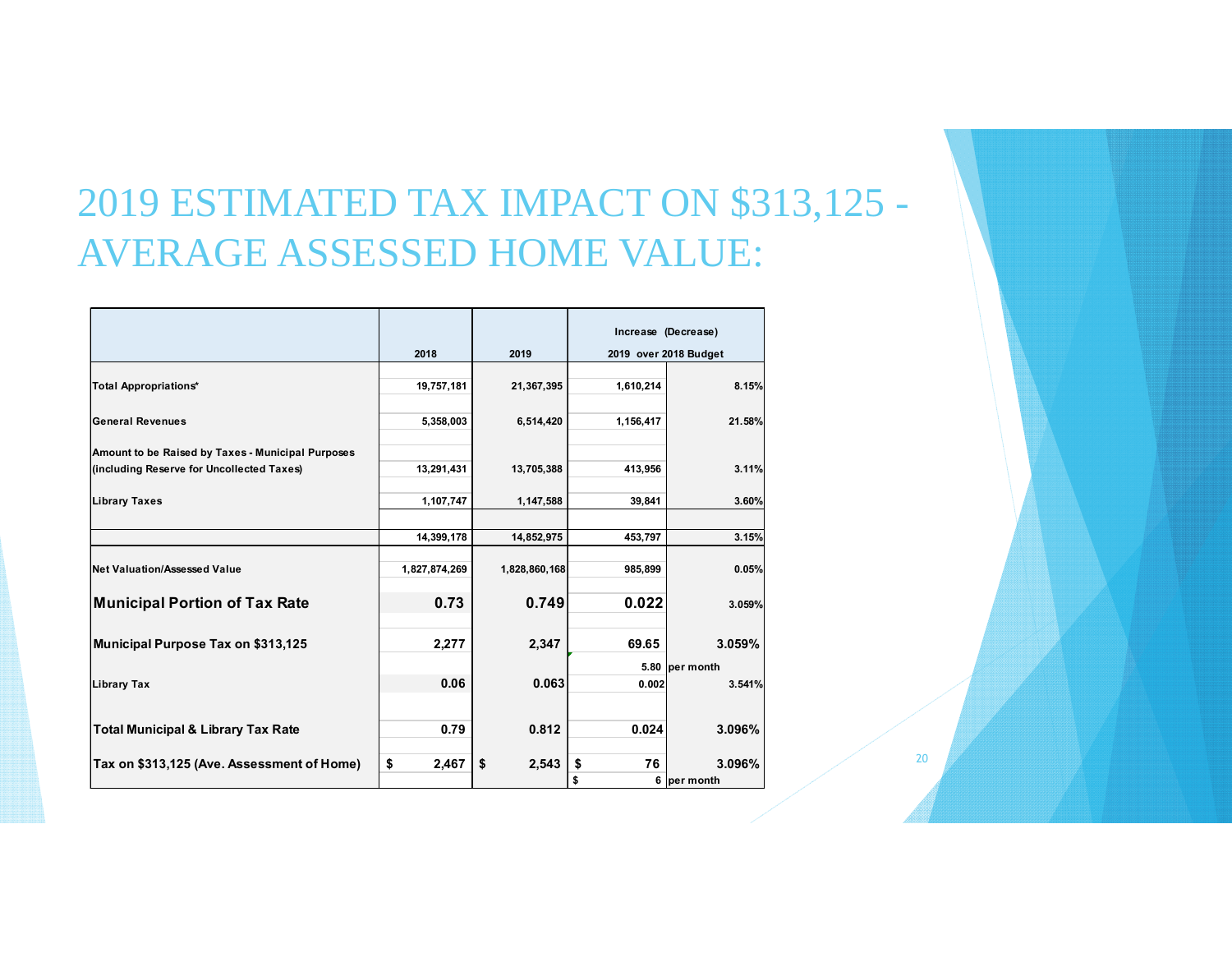# 2019 ESTIMATED TAX LEVIES:

|                    |               |            |  |         |               | Average    |  |          |
|--------------------|---------------|------------|--|---------|---------------|------------|--|----------|
| Levy               |               | Amount     |  |         |               | Percentage |  | Tax Bill |
|                    |               |            |  |         |               |            |  |          |
| School Levy (est.) | \$            | 44,187,050 |  | 56.40%  | \$            | 7,565      |  |          |
| County Levy (est.) |               | 19,308,914 |  | 24.64%  |               | 3,306      |  |          |
| Township Levy      |               | 13,705,388 |  | 17.49%  |               | 2,347      |  |          |
| Library Levy       |               | 1,147,588  |  | 1.46%   |               | 196        |  |          |
|                    |               |            |  |         |               |            |  |          |
|                    | $\mathcal{S}$ | 78,348,940 |  | 100.00% | $\mathcal{S}$ | 13,414     |  |          |
|                    |               |            |  |         |               |            |  |          |

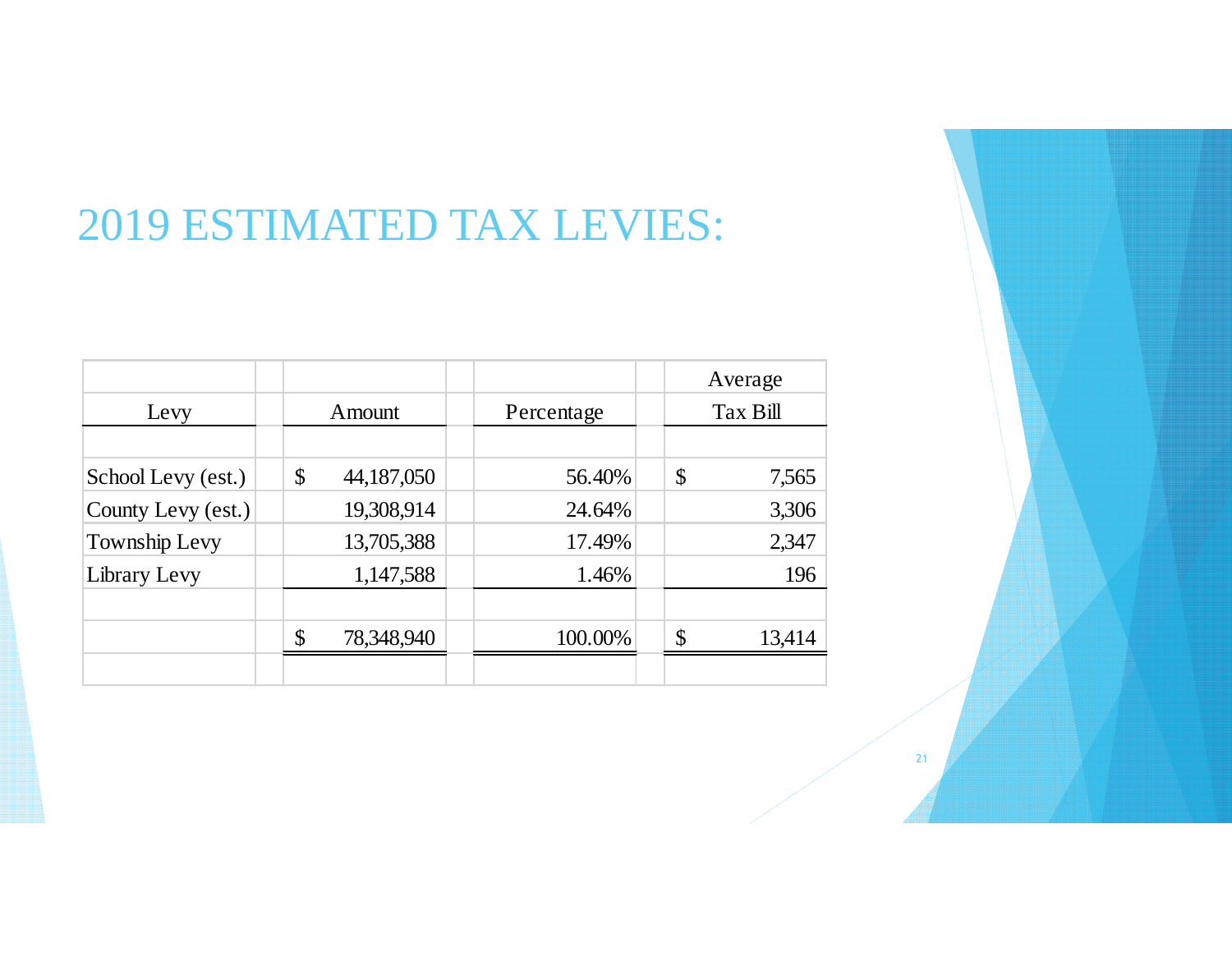# 2019 ESTIMATED TAX LEVIES: